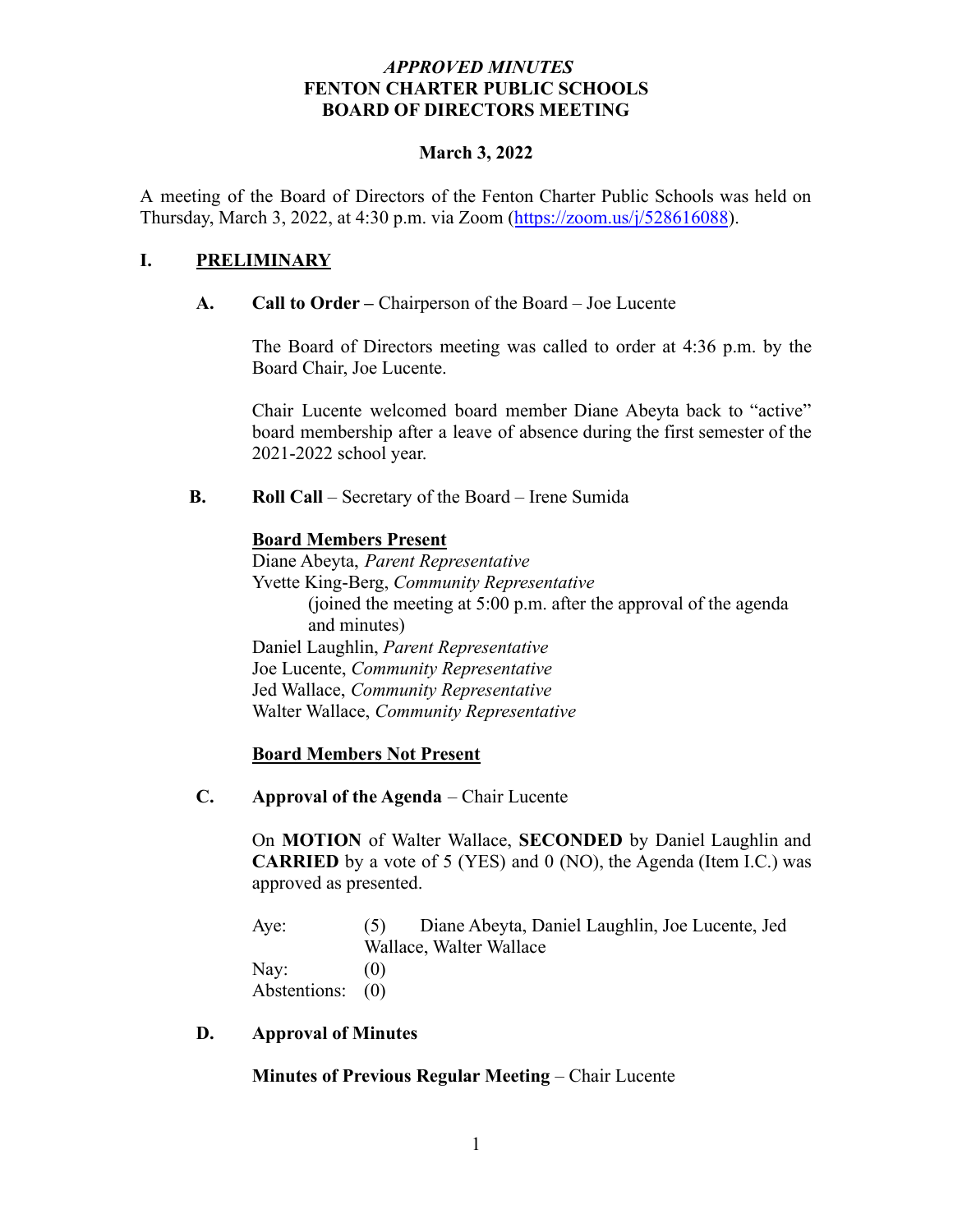On **MOTION** of Daniel Laughlin, **SECONDED** by Jed Wallace and **CARRIED** by a vote of 5 (YES) and 0 (NO), the minutes of the February 17, 2022 Regular Meeting (Item I.D.) were approved as presented.

Aye: (5) Diane Abeyta, Daniel Laughlin, Joe Lucente, Jed Wallace, Walter Wallace Nav:  $(0)$ Abstentions: (0)

# **II. COMMUNICATIONS**

*Board member Yvette King-Berg joined the meeting at 5:00 p.m.*

# **A. Presentations from the Public** – Chair Lucente

Executive Advisor Irene Sumida shared information about two significant anniversary dates in the history of the Fenton schools: the signing of the CSFA conduit Social Bond on February 26, 2020, which allowed for the repayment of the New Market Tax Credit Loan and the expansion of FCLA and STEM, and the 29<sup>th</sup> anniversary when the original petition for Fenton Avenue Charter School was written in March 1993.

# **B. Committee/Council Reports**

Minutes of all meetings held by any committee and/or council were sent to the Board Members prior to this meeting.

*There were no further reports by committees/councils.*

# **C. Financial Business Manager's Report**

Erik Okazaki, Associate Client Manager and Assistant to Kristin Dietz, Vice President of EdTec and Financial Business Manager of the FCPS, presented the following information:

- Consolidated net income is \$395K, an increase of \$8K from the previous update. The main drivers for this change include the following:
	- o SELPA Special Education revenue rates increased by \$107 per ADA (\$213K consolidated increase in revenues)
	- o Added Universal Pre-K grants (\$384K consolidated increase in revenue)
	- o Carryover of food program net cash resources limited to the maximum 3-month expense average (\$170K consolidated net increase in expense)
	- o Shifting ESSER III funds to rebalance budgets (\$404K consolidated decrease in revenue)

# **E. Directors' Reports**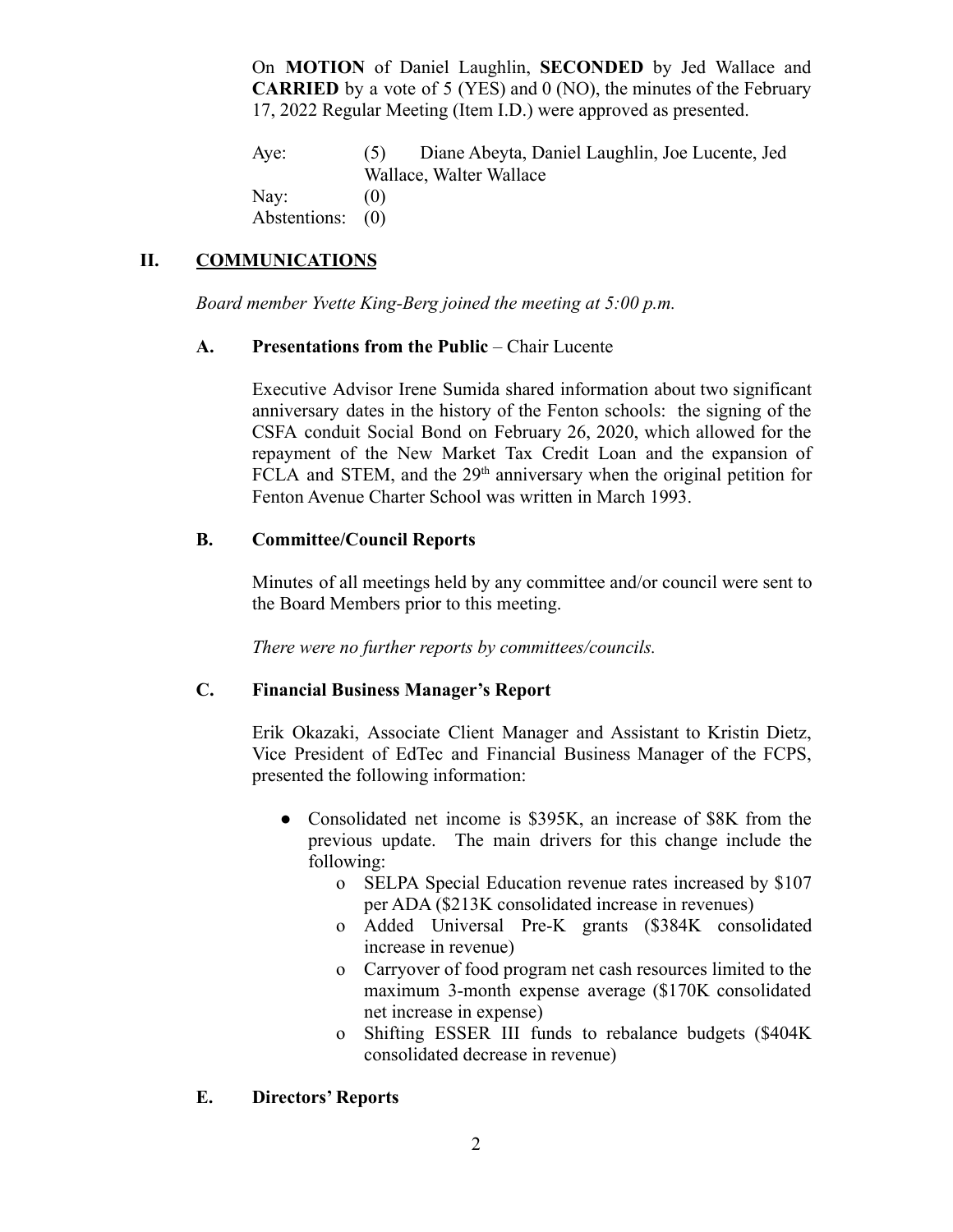Fenton Avenue Charter School (FACS) – Ms. Monica Castañeda, Director, reported.

Santa Monica Boulevard Community Charter School (SMBCCS) – Mr. Cary Rabinowitz, Director, reported.

Fenton Primary Center (FPC) – Mr. Richard Parra, Director, reported.

Fenton STEM Academy (STEM) – Mrs. Jennifer Miller, Director, reported.

Fenton Charter Leadership Academy (FCLA) – Mrs. Jennifer Miller, Director, reported.

# **E. Chief Operating Officer's Report**

Fenton Charter Public Schools (FCPS) – Mr. Jason Gonzalez, Chief Operating Officer, reported.

# **F. Chief Executive Officer's Report**

Fenton Charter Public Schools (FCPS) – Dr. David Riddick, Chief Executive Officer, reported.

# **III. CONSENT AGENDA ITEMS**

- A. **Recommendation to approve Kaiser Permanente and Health Net for medical benefits for 2022-2023**
- **B. Recommendation to approve continued remote viewing option via tele/video conferencing meetings for the Fenton Charter Public Schools Board of Directors and for all Brown Act Committees Under AB 361 and Executive Order N-15-21**
- **C. Recommendation to approve the 2022-2023 calendars for 201-day, 224-day, and 249-day staff**
- **D. Recommendation to approve the hiring of Payroll/HR Manager and Business Data Manager**

On **MOTION** of Daniel Laughlin, **SECONDED** by Jed Wallace and **CARRIED** by a vote of 6 (YES) and 0 (NO), the recommendation to approve the Consent Agenda (Items III.A., III.B., III.C., and Item III.D.) was approved as presented.

Aye: (6) Diane Abeyta, Yvette King-Berg, Daniel Laughlin, Joe Lucente, Jed Wallace, Walter Wallace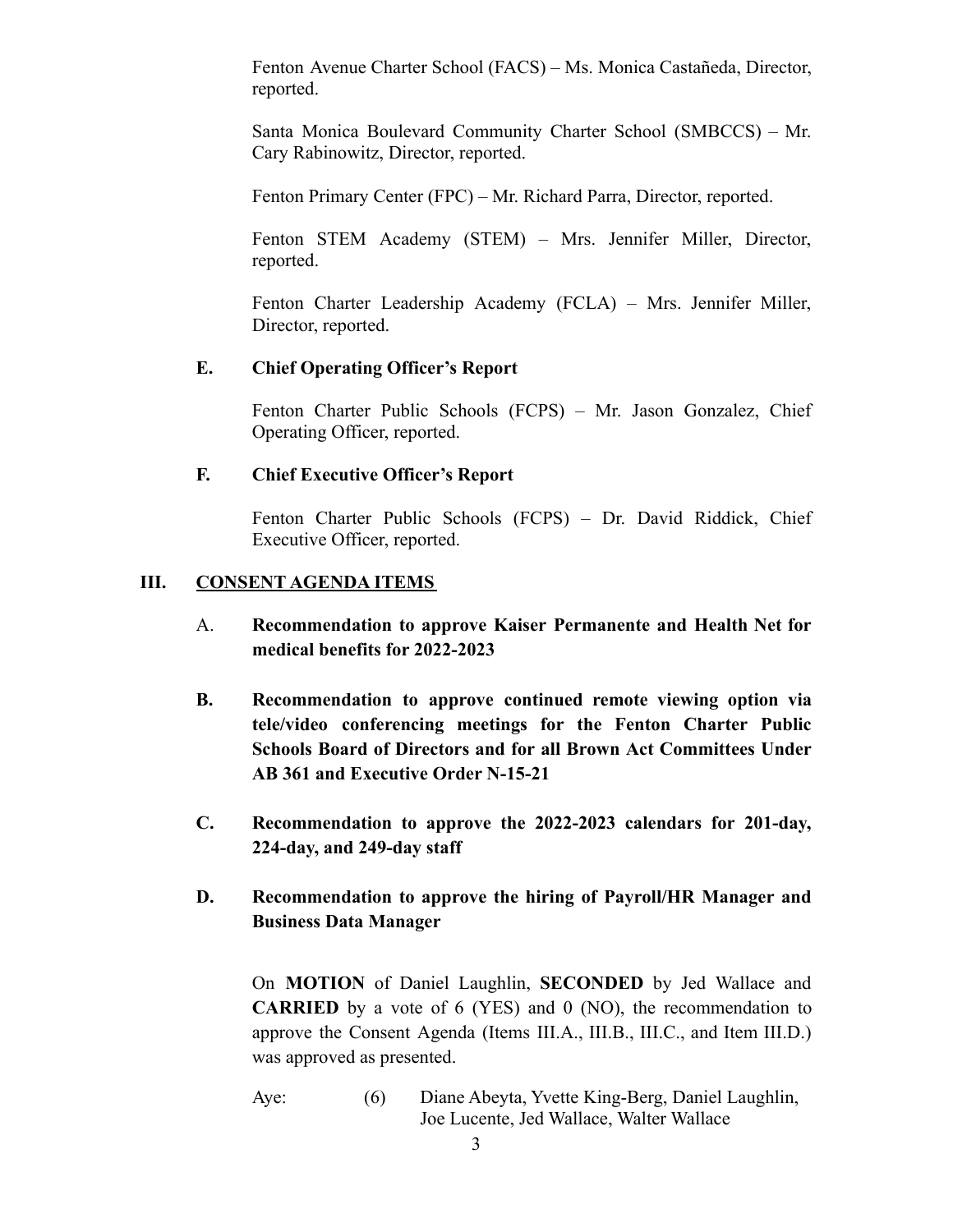Nay:  $(0)$ 

Abstentions: (0)

# **IV. ITEMS SCHEDULED FOR ACTION**

#### **A. Recommendation to certify Second Interim Financial Report**

On **MOTION** of Walter Wallace, **SECONDED** by Diane Abeyta **CARRIED** by a vote of 6 (YES) and 0 (NO), the recommendation to certify the Second Interim Financial Report (Item IV.A.) was approved as presented.

Aye: (6) Diane Abeyta, Yvette King-Berg, Daniel Laughlin, Joe Lucente, Jed Wallace, Walter Wallace Nay:  $(0)$ Abstentions: (0)

# **B. Recommendation to approve expenditures for items above spending authority of the Chief Executive Officer**

On **MOTION** of Yvette King-Berg, **SECONDED** by Daniel Laughlin and **CARRIED** by a vote of 6 (YES) and 0 (NO), the recommendation to approve expenditures for items above the spending authority of the Chief Executive Officer (Item IV.B.) was approved as presented. Specific expenditures approved:

- *Balboa Consulting:* \$45,000 for marketing services to ensure ELO-P and ESSER funds are used to meet the distinct needs of the Fenton communities
- *SEB Strategic Media:* \$65,000 for street banners for FACS and SMBCCS, and mailers for students at FACS, STEM and **FCLA**
- *Scoot Substitute Agency:* \$299 short-term daily rate for substitute teachers

Aye: (6) Diane Abeyta, Yvette King-Berg, Daniel Laughlin, Joe Lucente, Jed Wallace, Walter Wallace

Nay:  $(0)$ Abstentions: (0)

**C. Recommendation to approve an Acceleration Specialist for Fenton Avenue Charter School, Santa Monica Boulevard Community Charter School, Fenton Primary Center, Fenton STEM Academy and Fenton Charter Leadership Academy**

On **MOTION** of Yvette King-Berg, **SECONDED** by Walter Wallace and **CARRIED** by a vote of 6 (YES) and 0 (NO), the recommendation to approve an Acceleration Specialist for Fenton Avenue Charter School and Fenton Primary Center (one per site); two Acceleration Specialists for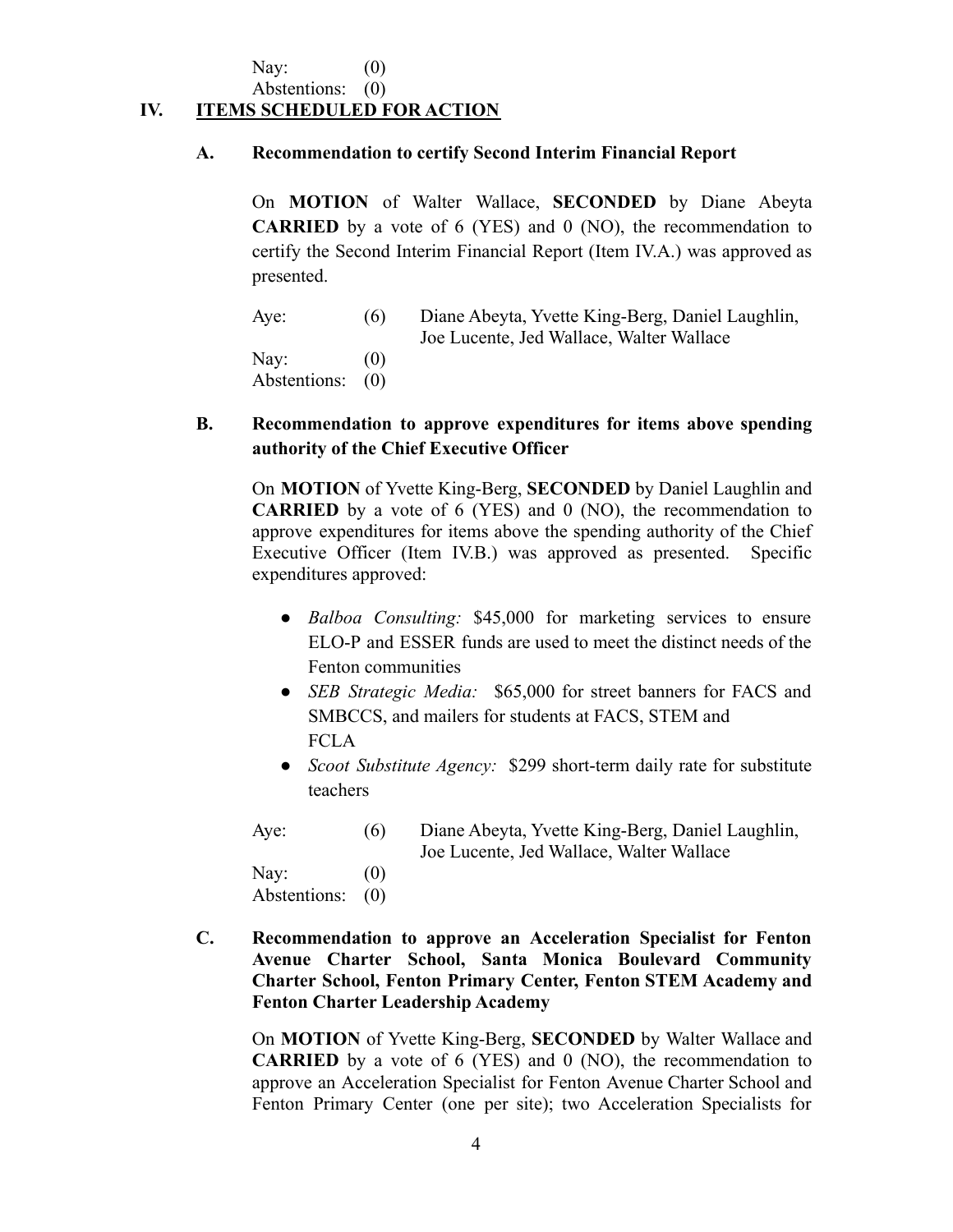Santa Monica Boulevard Community Charter School (one for the primary grades and one for the upper grades); and a shared Acceleration Specialist for Fenton STEM Academy and Fenton Charter Leadership Academy (Item IV.C.) was approved as presented.

| Aye:         | (6) | Diane Abeyta, Yvette King-Berg, Daniel Laughlin, |
|--------------|-----|--------------------------------------------------|
|              |     | Joe Lucente, Jed Wallace, Walter Wallace         |
| Nay:         | (0) |                                                  |
| Abstentions: | (0) |                                                  |

**D. Recommendation to approve the position of Expanded Learning Coordinator for Fenton Avenue Charter School, Santa Monica Boulevard Community Charter School, Fenton Primary Center, Fenton STEM Academy and Fenton Charter Leadership Academy**

On **MOTION** of Diane Abeyta, **SECONDED** by Jed Wallace and **CARRIED** by a vote of 6 (YES) and 0 (NO), the recommendation to approve the position of Expanded Learning Coordinator, one coordinator per site, for Fenton Avenue Charter School, Santa Monica Boulevard Community Charter School, and Fenton Primary Center; and a shared Expanded Learning Coordinator at Fenton STEM Academy and Fenton Charter Leadership Academy (Item IV.D.) was approved as presented.

| Aye:                 | (6)                      | Diane Abeyta, Yvette King-Berg, Daniel Laughlin,<br>Joe Lucente, Jed Wallace, Walter Wallace |
|----------------------|--------------------------|----------------------------------------------------------------------------------------------|
| Nay:<br>Abstentions: | $\left( 0\right)$<br>(0) |                                                                                              |

#### **V. ITEMS SCHEDULED FOR INFORMATION**

#### **A. Update on FCPS OPEB Trust and FCPS Investment Account**

#### **B. Progress on expansion of FCLA and STEM**

*These were information items only and no action was taken.*

# **VI. ANNOUNCEMENTS**

The next regular meeting of the Board of Directors of the Fenton Charter Public Schools will be held on Thursday, April 7, 2022, at 4:30 pm via Zoom meeting.

#### **VII. ADJOURNMENT**

The meeting was adjourned at 6:23 p.m.

Respectfully submitted: